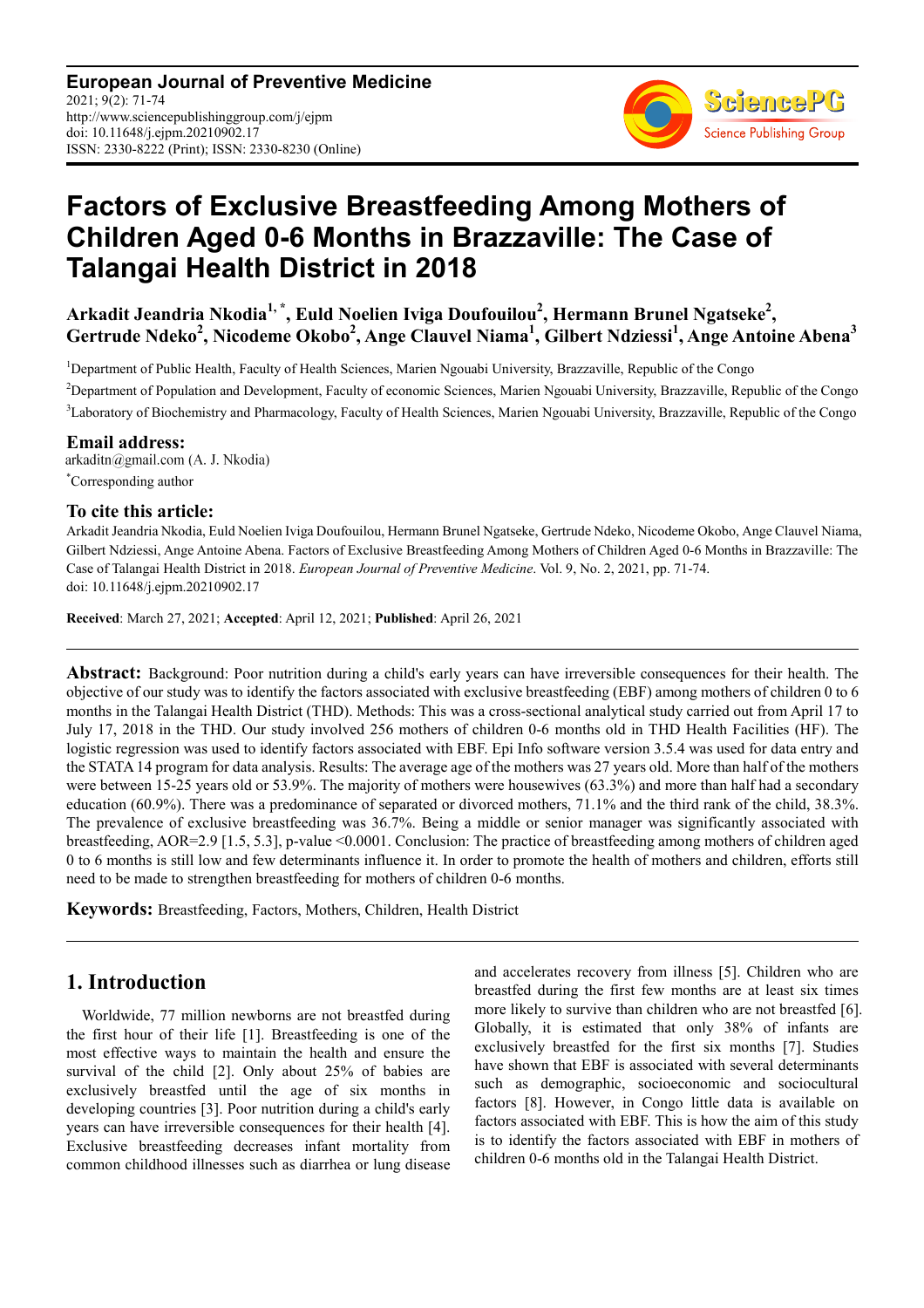## **2. Methodology**

#### *2.1. Study Design*

This was a cross-sectional, analytical study carried out over a period of 3 months, from April 17 to July 17, 2018 in the Talangai Health District (THD). The target population was made up of mothers of children aged 0 to 6 months admitted to Health Facility (HF) of the THD.

#### *2.2. Sampling*

We carried out a stratified survey. The strata were made up of the 4 HF of the THD. The sample size was calculated by the formula of Daniel Schwartz.

 $N \ge U\alpha^2 \frac{P(1-P)}{\Delta^2}$  N=Sample size; Precision  $\Delta = 5\%$ , prevalence (p)=21% (DHS-2011-2012);

N≥255 mothers of children 0-6 months

Each stratum was proportional to the attendance of each HF. The distribution of the sample was made as follows:

Marien Ngouabi Health Facility, 80 mothers of children; Ma Mbouale Health Facility, 68 mothers of children; Intendance Health Facility, 62 mothers of children; Fleuve Congo Health Facility, 46 mothers of children; Inclusion: Were included in our study, mothers of children aged 0 to 6 months received in preschool consultation in the HHs of the THD and agreeing to participate in the survey.

Non-inclusion: Mothers whose children were not within the 0-6-month age range or were in the range but refused to participate in our survey.

#### *2.3. Data Collection*

Data were collected prospectively by interviewing mothers of children using a questionnaire.

#### *2.4. Data Analysis*

Logistic regression was used to identify factors associated with EBF. Our variable of interest was the practice of exclusive breastfeeding coded 1=Yes.

Data were entered using EPI INFO software.

The STATA 14 program was used for data analysis. First, a uni-varied analysis between EBF and the independent variables was performed.

Then, variables with an associated OR and a degree of significance of  $p \le 0.05$  were retained for multivariate analysis. Multiple logistic regression by the block entry method was used in multivariate analysis.

## **3. Results**

#### *3.1. Sociodemographic Characteristics of Mothers*

A total of 256 mothers of children 0-6 months old were included in our study. The mothers' average age was 27. More than half of the mothers were 26 years old. The most repeating mothers' age was 23. More than 25% of mothers were 22 years old or less, and more than 75% were 30 years old or less. The smallest mother was 15 and the older was 44.

The majority of mothers were aged 15-25, or 53.9%. More than half of the mothers were housewives, ie 63.9%, and the most repeated level of education was secondary level, ie 60.9%.

Most mothers were divorced or lived alone or 71.1% and for over 38.8% of mothers in this study, this was their third child. The socio-demographic characteristics of the mothers have been described in Table 1.

*Table 1. Sociodemographic characteristics of mothers (n=256).* 

| <b>Variables</b>              | <b>Values</b> | $\frac{0}{0}$ |  |  |  |
|-------------------------------|---------------|---------------|--|--|--|
| Age of Women (years)          |               |               |  |  |  |
| $Mean \pm SD$                 | $27 \pm 6$    |               |  |  |  |
| Median $[Q1, Q3]$             | 26 [22, 30]   |               |  |  |  |
| Mode                          | 23            |               |  |  |  |
| Min, Max                      | 15,44         |               |  |  |  |
| Age group of Women (years)    |               |               |  |  |  |
| $15 - 25$                     | 138           | 53.9          |  |  |  |
| 26-35                         | 100           | 39.1          |  |  |  |
| 36-45                         | 18            | 7.0           |  |  |  |
| Professional status           |               |               |  |  |  |
| Labour                        | 32            | 12.5          |  |  |  |
| Household                     | 162           | 63.3          |  |  |  |
| Middle/Senior Manager         | 62            | 24.2          |  |  |  |
| Level of education            |               |               |  |  |  |
| Primary                       | 15            | 5.9           |  |  |  |
| Secondary                     | 156           | 60.9          |  |  |  |
| Post-Secondary                | 85            | 33.2          |  |  |  |
| Marital status                |               |               |  |  |  |
| Single                        | 16            | 6.3           |  |  |  |
| In a relationship             | 58            | 22.7          |  |  |  |
| Divorced/separate             | 182           | 71.1          |  |  |  |
| Child's rank                  |               |               |  |  |  |
| $1st$ child                   | 93            | 36.3          |  |  |  |
| $2nd$ child                   | 65            | 25.4          |  |  |  |
| 3 <sup>rd</sup> child or more | 98            | 38.3          |  |  |  |

#### *3.2. Prevalence of Exclusive Breastfeeding (Percentage)*

Figure one shows that the prevalence of EBF was 36.7%.



 $yes$  No

*Figure 1. Prevalence of exclusive breastfeeding among mothers of infants 0-6 months of age in Talangai Health District (n=256).*

#### *3.3. Factors Associated with Exclusive Breastfeeding*

In univariate analysis, we found that two factors were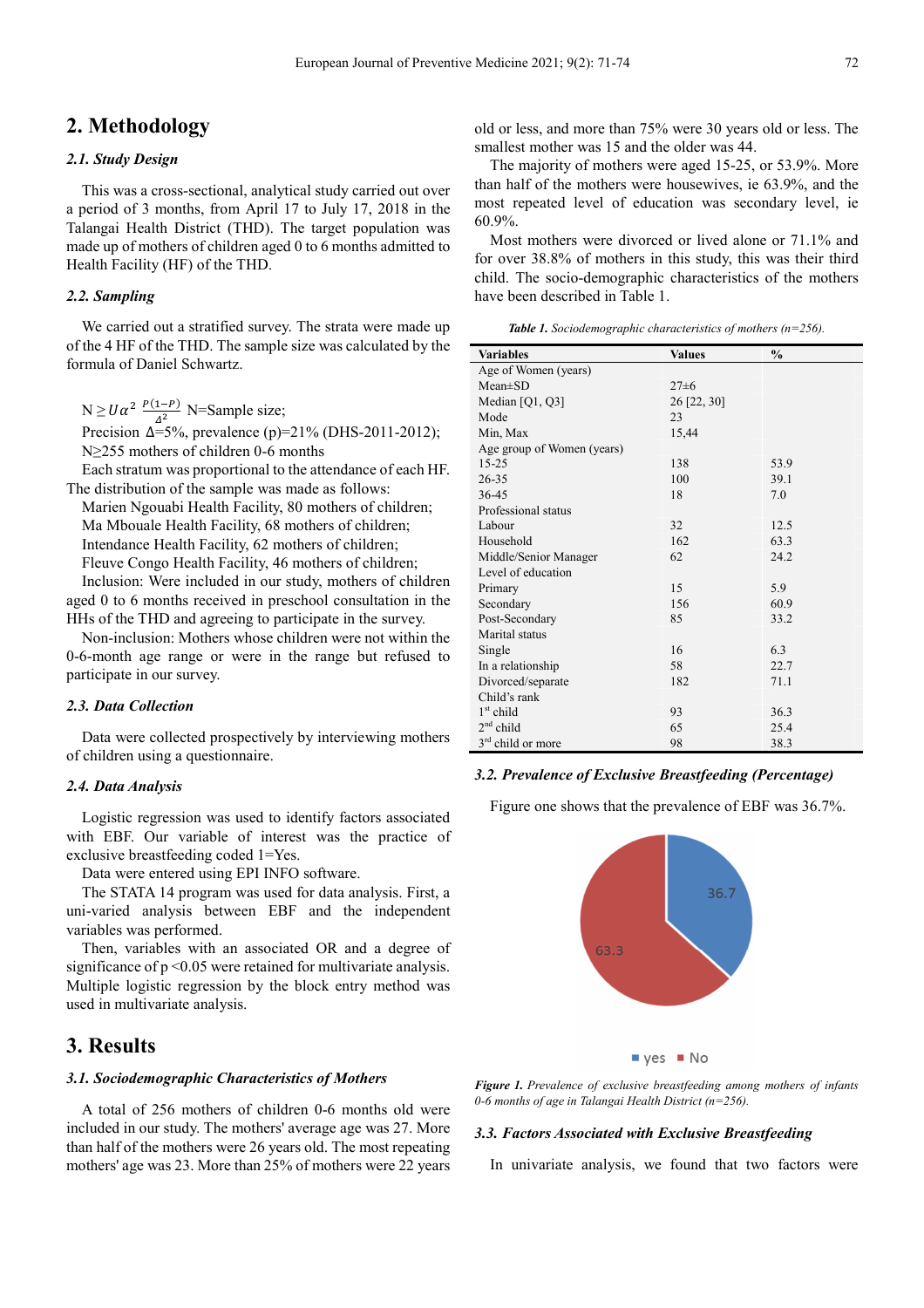significantly associated with the practice of exclusive breastfeeding.

These included professional status and marital status, the odds ratio brut of which were respectively 2.9 [1.5, 5.3] and 3.0 [1.0, 8.8].

After adjustment, professional status was the only associated factor. Referring to the results of the multivariate logistic regression, we found that occupational status was the factor strongly associated with the practice of exclusive breastfeeding. In fact, mothers of middle or senior professional status were significantly associated with the practice of exclusive breastfeeding than housewives or workers (AOR=3.1; 95% CI: 1.5, 5.3), P-value <0.0001

*Table 2. Factors associated with the practice of exclusive breastfeeding in mothers of infants 0 to 6 months old at DST, (n=256).* 

| <b>Independent variable</b> | Univariate analysis |         | <b>Multivariate analysis</b> |         |
|-----------------------------|---------------------|---------|------------------------------|---------|
|                             | <b>bOR</b> [95%CI]  | P-value | $aOR$ [95%]                  | P-value |
| Ag of Women (years)         |                     |         |                              |         |
| $15-19$                     | 1                   | Ref     |                              |         |
| $20 - 24$                   | $0.7$ [0.4, 1.2]    | 0.309   |                              |         |
| 25-29                       | $1.6$ [0.5, 4.2]    | 0.348   |                              |         |
| Professional status         |                     |         |                              |         |
| Household                   | 1                   | Ref     |                              |         |
| Labour                      | $0.8$ [0.3, 2.0]    | 0.758   | $0.8$ [0.3, 1.9]             | 0.691   |
| Middle/Senior manager       | $2.9$ [1.5, 5.3]    | 0.001   | $3.1*$ [1.6, 5.7]            | 0.0001  |
| Level of education          |                     |         |                              |         |
| Primary                     | 1                   | Ref     |                              |         |
| Secondary                   | $0.8$ [0.2, 2.5]    | 0.716   |                              |         |
| Post-secondary              | $2.1$ [0.6, 6.8]    | 0.195   |                              |         |
| Marital status              |                     |         |                              |         |
| Dicorced/separate           | 1                   | Ref     |                              |         |
| Single                      | $3.0$ [1.0, 8.8]    | 0.037   | $0.2$ [0.07, 0.8]            | 0.021   |
| In relationship             | $0.9$ [0.5, 1.8]    | 0.924   | $0.2$ [0.09, 0.7]            | 0.017   |
| Child's rank                |                     |         |                              |         |
| $1st$ Child                 | 1                   | Ref     |                              |         |
| $2nd$ Child                 | $0.8$ [0.4-1.6]     | 0.880   |                              |         |
| $3rd$ Child or more         | $0.3$ [0.1, 0.6]    | 0.357   |                              |         |

## **4. Discussion**

This study determined the prevalence of exclusive breastfeeding in the Talangai Health District as well as the factors associated with this practice. Our study shows that its prevalence is 36.7%. Whether a mother was a middle or senior manager was significantly associated with the practice of exclusive breastfeeding than being a housewife or a worker. Regarding socio-demographic characteristics, the average age of mothers is 26.5 years. The average age of mothers of children in our study is slightly higher than that found by Diawara YD in Mali, an average of 25.3 years [9]. In contrast, it was approximately similar to that found by Traore et al in Mali [10]. We found a standard deviation of±6 years in our study; this standard deviation is slightly higher than that found by Amed Coulibaly in Ivory Coast, i.e. a standard deviation of 5.05 years [11]. The prevalence of exclusive breastfeeding in our study is slightly higher than that found at the national level, ie 21% (reference, DHS 2011-2012) and clearly low at the global prevalence, ie 43%. Our prevalence of exclusive breastfeeding is also lower than that found by Tilksew A and all in Ethiopia, i.e. 57.3% [12] and 51.4 by Salim and all in Malawi [13] against 47.3% by Bisrat Zeleke and all [14]. This difference could be explained by an improvement over time in the practice of exclusive

breastfeeding among mothers of children aged 0 to 6 months in Brazzaville. The last DHS 2011-2012 survey was six years old from our study. As for this considerable duration, we can understand that the practice of exclusive breastfeeding has changed a lot over time; creating quite significant disparities compared to the last prevalence, founded in 2012 at the national level. Furthermore, professional status was the only factor associated with the practice of exclusive breastfeeding. In our study, mothers of middle and senior professional status were significantly associated with the practice of exclusive breastfeeding than mothers of professional homemaking status. Our results corroborate with those reported by Noir-homme F and all [15]. One of the limitations of our study is characterized by the fact that our research did not highlight a large number of variables associated with AME which have been described in the literature, this is due to the fact that our study s '' is carried out in health centers and not in a household population.

## **5. Conclusion**

The results of our research confirm the low prevalence of exclusive breastfeeding among mothers of children aged 0-6 months in Talangai Health District. In addition, the practice of EBF is not associated with the mother's age, educational level or the child's rank. Communication for behavior change